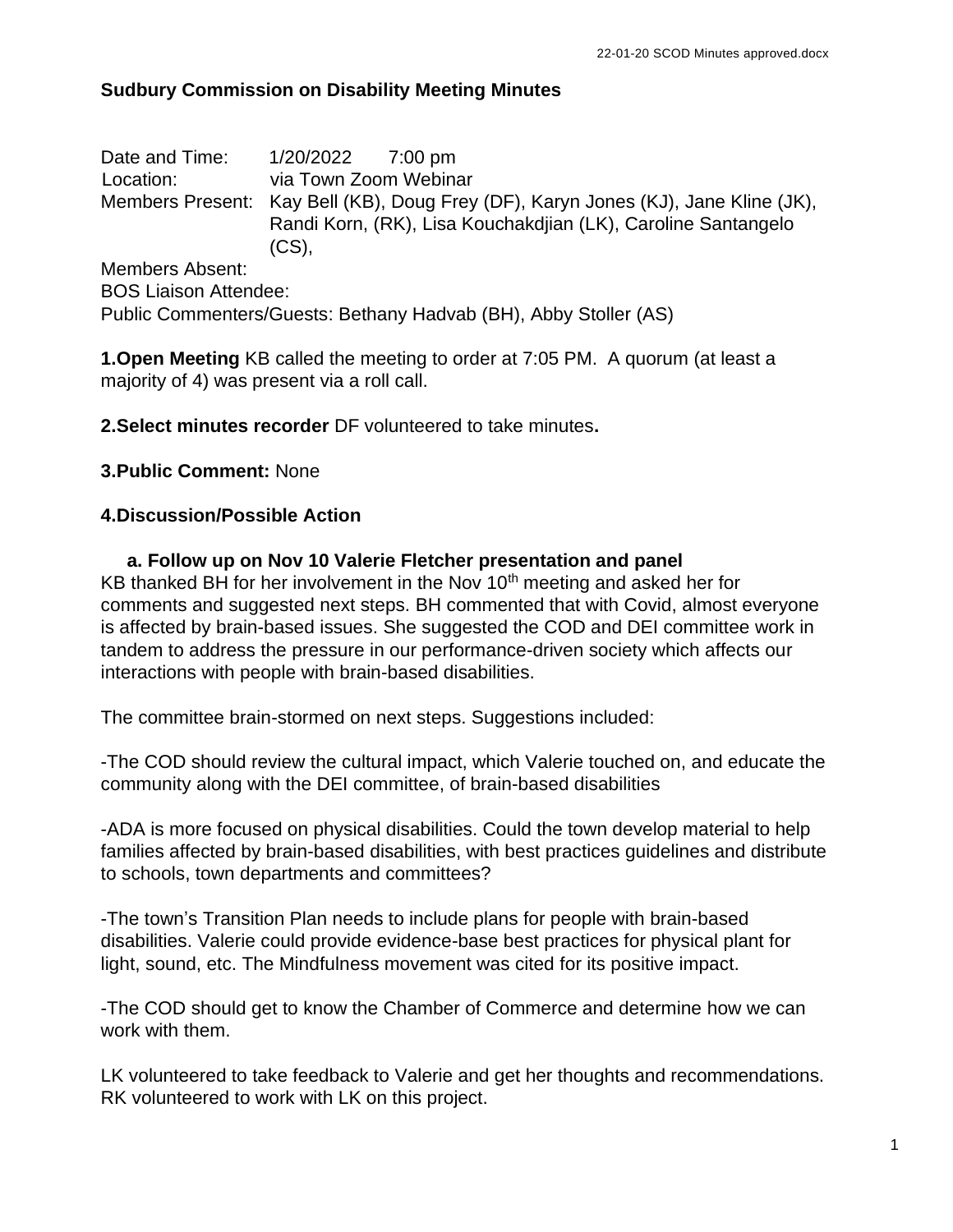KB suggested we consider spending COD money to fund further work or apply for a grant.

LK moved to establish a subcommittee to explore next steps for brain-based education. CS seconded and the motion passed 7-0.

KB moved that the subcommittee investigate opportunities for further education following the November 21<sup>st</sup> session with Valerie and take action steps for that education. LK seconded and the motion passed 7-0.

KB moved to appoint LK and RK to be members of the subcommittee. DF seconded and the motion passed 7-0.

# **b. COD Annual Report**

The committee discussed the draft of the Annual Report.

LK moved to approve the COD Annual Report, as amended. KB seconded and the motion passed 7-0.

BH thanked the COD and commented that we gave her hope that change is possible. BH left meeting at 8 16pm.

### **c. Accessibility Statement for Fairbank Community Center Project**

RK and LK worked on an email from the COD to the Town Manager, Facilities Director and Permanent Building Commission. The email will ask that future RFPS ask the following questions:

-Do you designate an ADA Compliance officer?

-Please address how your organization is contributing to accessibility and inclusiveness, and complying with the ADA.

-What is the process if plans conflict with the ADA?

LK asked to include Select Board to distribution list and to copy Valerie Fletcher.

LK moved to approve the Fairbank Community Center statement and authorize RK to send document to distribution list. KB seconded and the motion passed 7-0.

### **5. Approve Minutes**

LK moved to approve minutes of the 11/4/21 COD meeting. CS seconded and the motion passed 5-0, with JK (not at 11/4 meeting) and KJ (not a COD member at the time) abstaining.

LK moved to approve minutes of 11/17/21 COD meeting. RK seconded and the motion passed 6-0 with KJ (not a member at the time) abstaining.